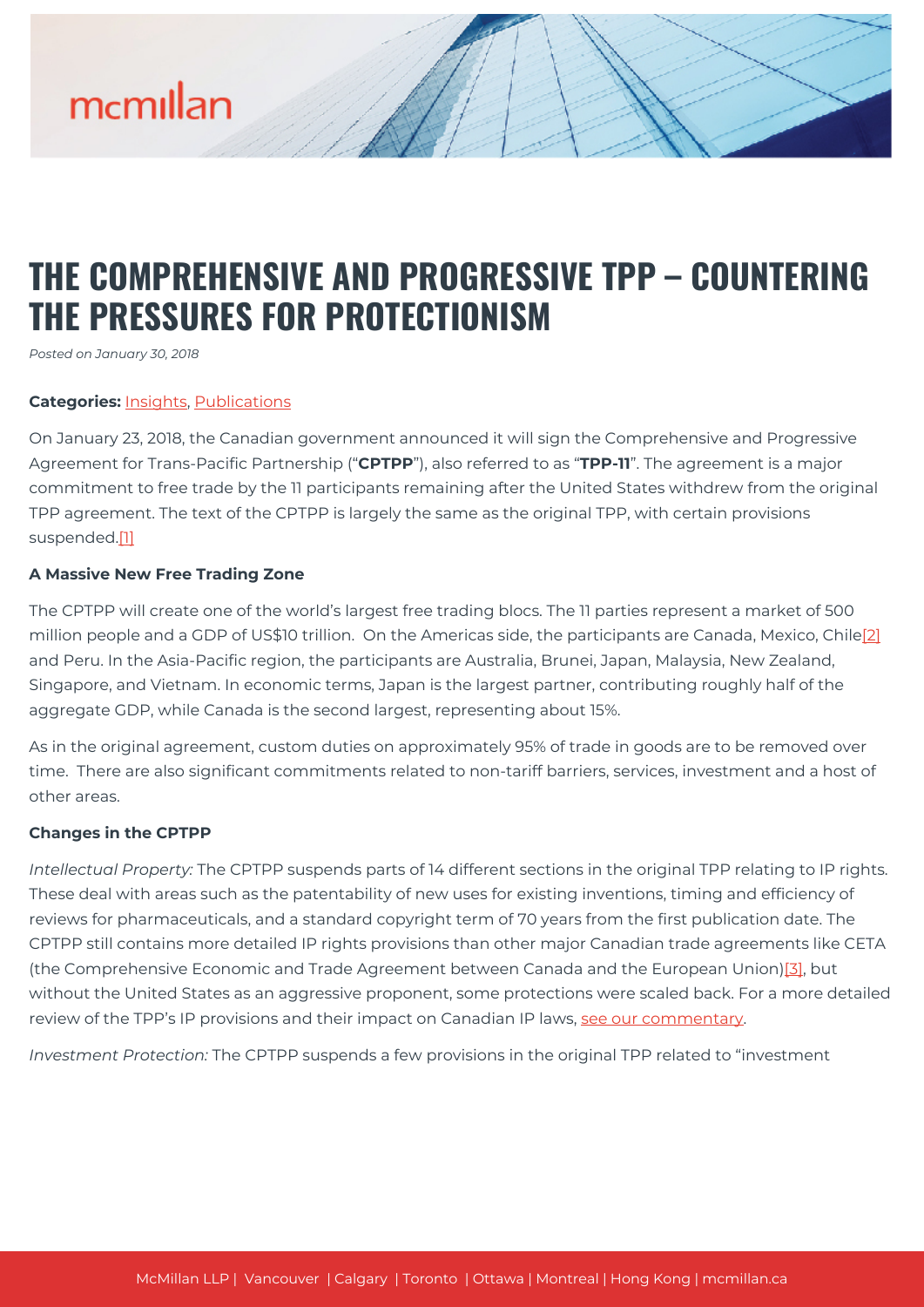# mcmillan

agreements" and "investment authorizations." Neither of these concepts appear in CETA. These changes remove the ability of foreign investors to bring a case under the investor-state dispute settlement process in certain specific situations. However, the bulk of the investment protections have been retained despite the controversy that periodically arises regarding government autonomy.

*Procurement:* The government procurement provisions are largely unchanged, except for the suspension of the condition that the good produced or the service performed must be supplied in compliance with the labour rights recognized in the CPTPP. The condition in the original TPP was not particularly onerous, and there is no comparable provision in CETA.

#### **State-of-the-Art Provisions**

**Anti-Corruption:** The original TPP included a chapter on anti-corruption which has no counterpart in CETA or other major trade agreements. Canada is already a leader in this area, having modernized its *Corruption of Foreign Public Officials Act in 2013* ([see our commentary](https://mcmillan.ca/insights/corporate-directors-beware-canada-passes-tough-amendments-to-anti-corruption-legislation/)) and more recently following the lead of the UK *Bribery Act* by eliminating the exemption for facilitation payments [\(see our commentary\)](https://mcmillan.ca/insights/foreign-corruption-canada-makes-facilitation-payments-illegal/). The CPTPP anticorruption chapter requires all of the countries to introduce/maintain criminal offences to combat bribery of public officials, impose more stringent financial record-keeping rules if necessary, and undertake training to promote integrity among public officials. While these measures are systemic and not applicable to individual cases, they are designed to bring all CPTPP members to a higher standard of anti-corruption enforcement, with the objective of reducing the impact of corruption on international trade and investment among the parties.

*Competition Policy:* The CPTPP chapter on competition policy is much more robust than the counterparts in other trade agreements. It requires all of the countries to adopt/maintain national competition laws that proscribe anticompetitive business conduct, as well as consumer protection laws against fraudulent and deceptive commercial activities. The enforcement of these policies is to be procedurally fair and as transparent as reasonably possible. The CPTPP also requires each country to recognize a private right of action for a person to seek redress for injury to that person's business or property caused by a violation of national competition laws. While dispute resolution is not applicable in respect of individual proceedings, these institutional design provisions are designed to raise minimum standard for competition law enforcement throughout the CPTPP countries.

*Environment:* As a modern trade agreement, the CPTPP contains a significant chapter on environmental obligations. The CPTPP's obligations are roughly on par with those in CETA. The CPTPP's chapter is backed by a dispute resolution mechanism, giving the agreement teeth across the diverse range of 11 parties. We have previously provided additional analysis of the TPP environment chapter [\(see our commentary\)](https://mcmillan.ca/wp-content/uploads/2020/07/187730_Cleaning-up-on-Trade.pd_.pdf).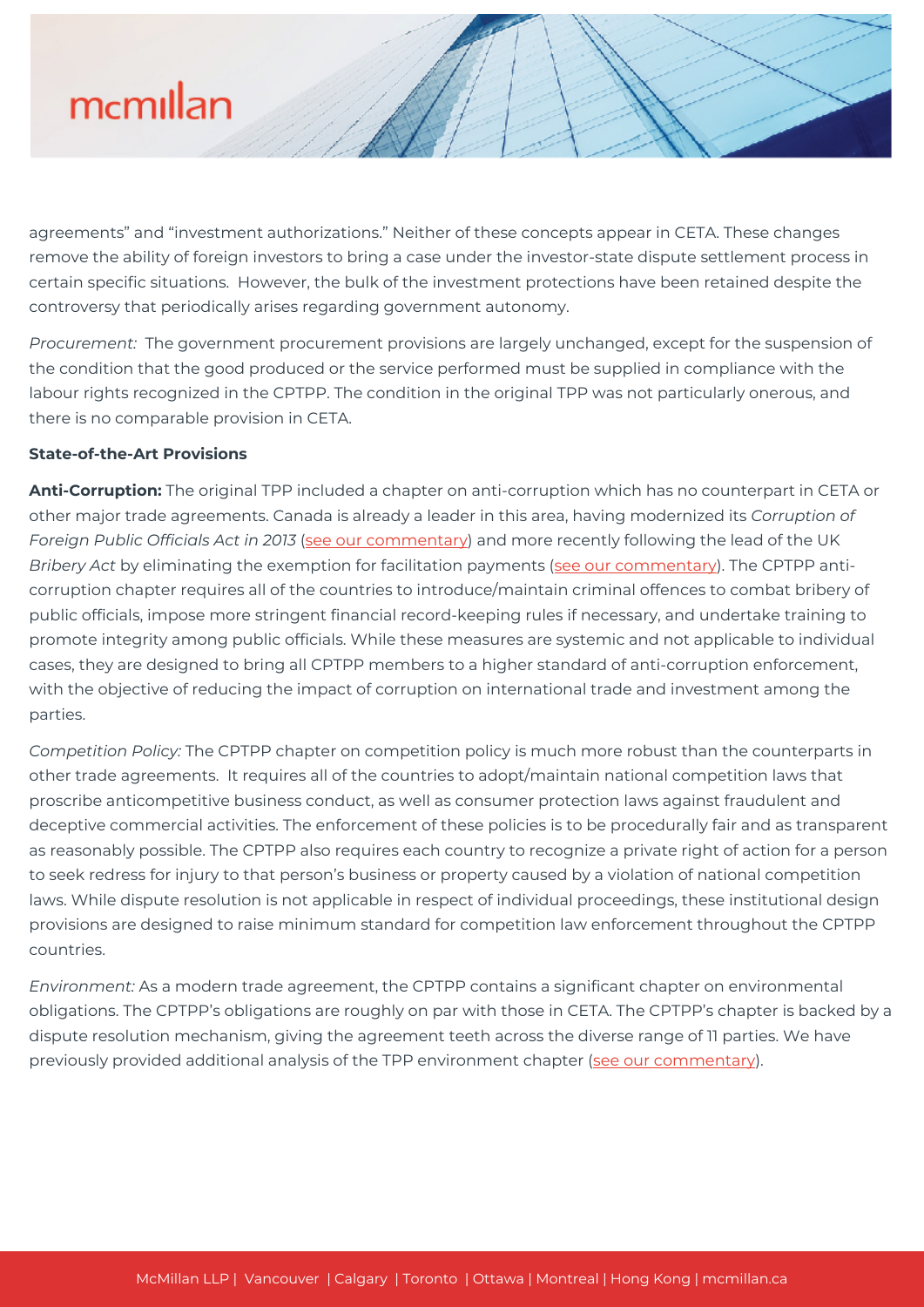### mcmillan

#### **Side Letters**

Certain areas that Canada wanted covered in the CPTPP are not dealt with in the final multilateral agreement. However, the Canadian government is pursuing a series of bilateral "side-letter" agreements with individual countries to obtain additional protections for its cultural and automobile sectors. On culture, Canada is expected to complete side-letters with each of the counterpart countries to provide protection for federal and provincial government activities in cultural areas, especially for the French language. In the auto sector, Canada has already reached side-letter agreements with Japan and Malaysia, and is pursuing an agreement with Australia as well. The agreements with Japan and Malaysia address rules of origin (including to potentially allow Canada to benefit from concessions in future agreements with other non-party countries, such as the US) and dispute resolution. The Australian side-letter is expected to be along the same lines.

#### **Next Steps and Future Implications**

The CPTPP is scheduled to be signed in March. Once 6 of 11 parties ratify the agreement (and these 6 must account for at least 85% of the parties' collective GDP), the agreement will come into force as among those ratifying parties, likely in late 2018 or early 2019. The majority of the tariff reductions on goods will take effect when the CPTPP comes into force as will all provisions related to services liberalization and investment.

With CETA and the CPTPP in place, Canada will have substantially expanded its connections in two of the largest trading blocs in the world. While South Korea, another major economy in the Asia-pacific region, is not a party to the CPTPP, Canada already has a recent and modern free trade agreement with South Korea [\(see](https://mcmillan.ca/insights/the-long-and-winding-road-canada-korea-free-trade-agreement-signed/) [our commentary\)](https://mcmillan.ca/insights/the-long-and-winding-road-canada-korea-free-trade-agreement-signed/).

The timing of the CPTPP announcement is notable, with Canada having very recently hosted the 6th round of talks on modernizing NAFTA. If those negotiations are successful, Canada will be uniquely situated for North American, trans-atlantic and trans-pacific trade and investment flows. And if NAFTA is terminated, the CPTPP will continue to provide for substantial free trade between Canada and Mexico while Canada and the US revert to the terms of the 1988 Canada-US Free Trade Agreement.

by A. Neil Campbell, Jonathan O'Hara and Bob Bell, Student-at-Law

[1] [List of suspended TPP provisions - Annex II to Joint Ministerial Statement,](http://www.international.gc.ca/trade-commerce/trade-agreements-accords-commerciaux/agr-acc/tpp-ptp/annex2-annexe2.aspx?lang=eng) dated November 11, 2017.[ps2id id='1' target=''/]

[2] Canada has an existing free-trade agreement with Chile, implemented in 1997. This agreement appears compatible with the CPTPP and therefore likely to continue in force along with the CPTPP.[ps2id id='2' target=''/]

[3] For additional information on CETA, see some of our articles: ["CETA Carves Out More than just European](https://mcmillan.ca/insights/ceta-carves-out-more-than-just-european-cheese-and-canadian-beef/)